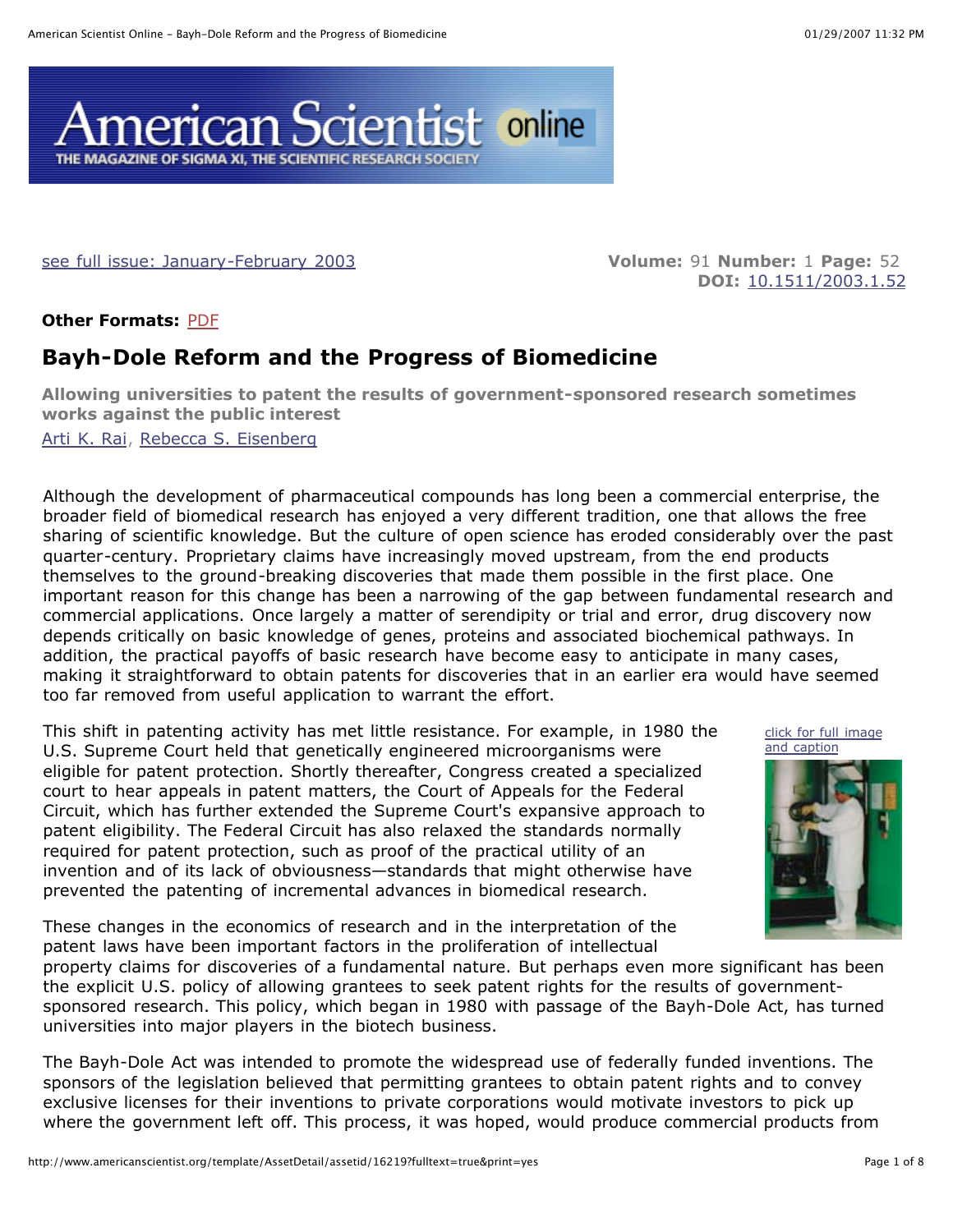discoveries that might otherwise languish in the halls of academe.

This goal is, of course, quite noble. But the law draws no distinction between inventions that lead directly to commercial products and fundamental advances that enable further scientific studies. Universities have taken the opportunity to file patent applications on discoveries like new DNA sequences, protein structures and disease pathways—results that are primarily valuable because they enable more investigation. Columbia University, for example, now holds a portfolio in which 50 percent of its licensed patents represent such research tools. And even when they do not seek patents, universities often try to preserve their expectations for profitable payoffs by imposing restrictions on the dissemination of materials and reagents that might generate commercial value somewhere down the line.

This frenzy of proprietary claiming has coincided with unprecedented levels of both public and private investment in biopharmaceutical research and development—and magnificent progress in health care. So for many people, it may be difficult to see that there is any problem. But in the long run the current system may, paradoxically, hinder rather than accelerate biomedical research. Here we explore how the current system emerged and what could be done to fix some of its problems.

# **Gold in Them There Halls**

In 1979, U.S. universities were granted only 264 patents. But the statistics changed quickly after the passage of the Bayh-Dole Act the following year. In 1997, for instance, U.S. universities received 2,436 patents, a nearly 10-fold increase in 17 years. This rise was significantly greater than the twofold increase in the overall rate of patenting during the same time period and also exceeded growth in university research spending. Biomedical discoveries account for a large share of these patents, particularly in terms of licensing revenues.



The majority of this patented research was publicly funded. (Despite the increasingly intimate involvement of industry with universities, private companies actually fund only a small percentage of university-based research in the life sciences.) A prominent recent example involves embryonic stem cells. In the 1990s, the National Institutes of Health (NIH) sponsored research at the University of Wisconsin that succeeded in deriving such cells from rhesus

monkeys and macaques. The NIH-sponsored research on primates yielded a broad patent for the Wisconsin Alumni Research Foundation, the technology-transfer arm of the University of Wisconsin, which issued an exclusive license to Geron Corporation. This patent covers all lines of embryonic stem cells for primates, including humans (although for complicated reasons, Geron now holds rights to just three types of differentiated human embryonic stem cells).

Clearly, NIH has a strong interest in ensuring the widespread dissemination of such broadly enabling research tools. But the Bayh-Dole Act significantly restricts what NIH can do. As long as the contractor is based in the United States, funding agencies may restrict patenting only in "exceptional circumstances," when they determine that withholding title to the invention will better promote the goals of the Act. The Bayh-Dole legislation also provides administrative

procedures under which a grantee can challenge the determination of exceptional circumstances, with a right of appeal to the U.S. Claims Court. In addition, the agency must notify the Commerce Department, which has primary responsibility for administering this law, each time it claims exceptional circumstances, and it must provide an analysis justifying the action. If the Secretary of Commerce decides that "any individual determination or pattern of determinations is contrary to the policies and objectives of [the Bayh-Dole Act]," he or she must advise the head of the agency and the Administrator of the Office of Federal Procurement Policy and recommend corrective actions. Given these cumbersome procedures, it is perhaps not surprising that NIH declarations of exceptional circumstances have been extremely rare. Indeed, we are aware of only a single case.

click for full image and caption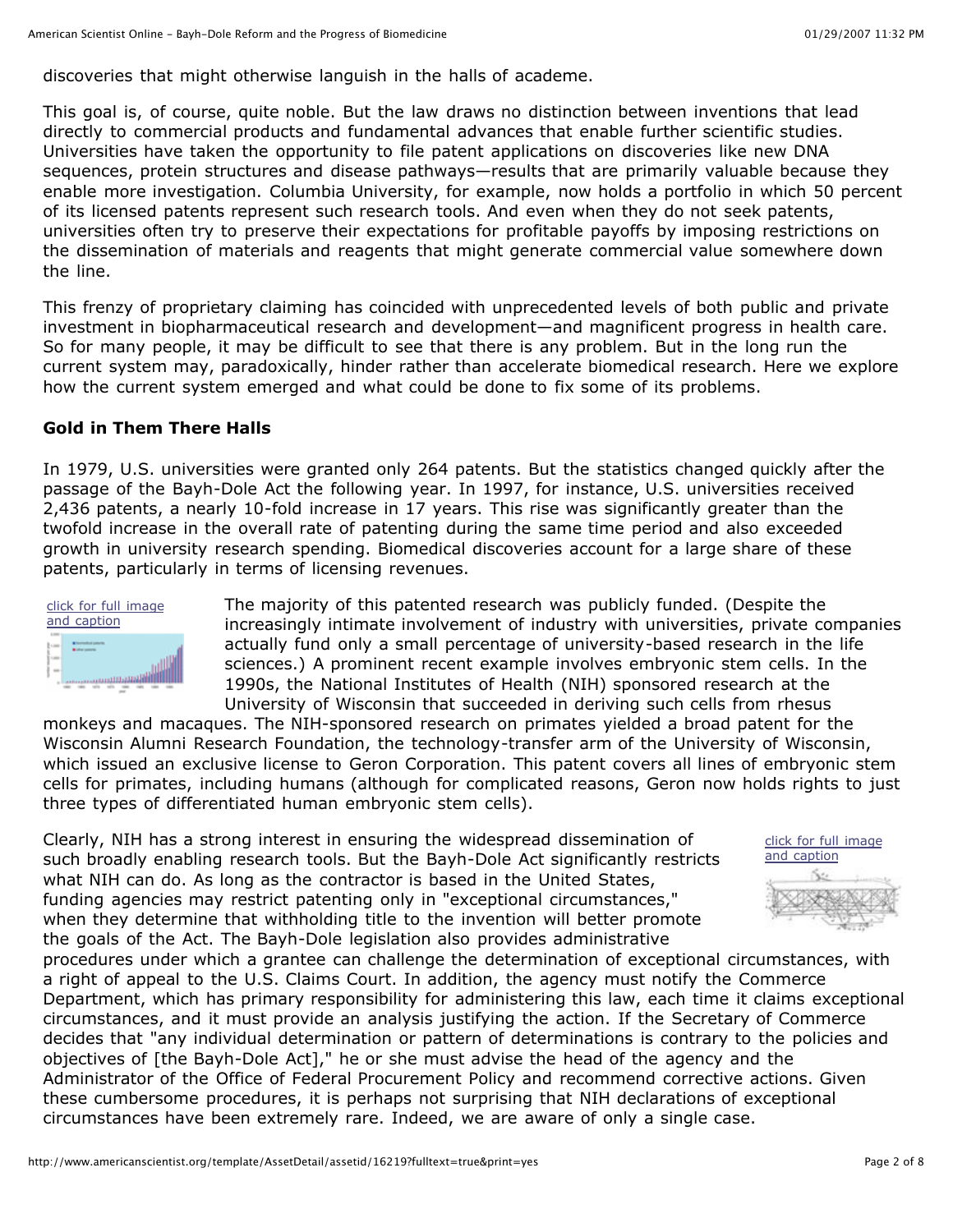The Bayh-Dole Act also permits an agency to compel licensing of the patents that result from research it had previously funded. But an agency can do so only if it determines that the university (or its exclusive licensee) is not taking steps to achieve "practical application of the subject invention" or if such licensing is necessary "to alleviate public health or safety needs or requirements for public use specified by Federal regulations." Exercise of such rights is not subject to an overarching directive that the circumstances be "exceptional." Nonetheless, the Bayh-Dole Act seriously restricts the value of this provision by deferring such actions pending elaborate administrative proceedings and exhaustion of court appeals. The administrative obstacles have proved sufficiently high that NIH has never once exercised this option.

#### **Out of Reach**

Although the idea of private universities earning large sums of money from publicly sponsored research may be troubling enough for many, the real problem with the Bayh-Dole Act is that it often puts such academic research advances out of the reach. Although one might imagine that patent holders don't enforce their patents for noncommercial uses, some have in fact been quite aggressive in this regard, insisting that university investigators sign license agreements, especially when they seek to transfer materials covered by a patent rather than simply practicing a patented technique inconspicuously in their own labs. Given that patent law offers no significant exemption from liability for experimental use and that the division between noncommercial and commercial research can be blurry, it is indeed foolhardy for academic scientists to rely on the forbearance of patent holders.

Thus some patents can stall scientific progress. This concern is particularly acute for claims to early-stage discoveries that open up entirely new fields. Such patents may be quite broad, permitting their owners to control a wide range of subsequent research. One reply to this argument is that profit-seeking owners of pioneering patents will find it in their own best interest to disseminate their discoveries to as many follow-on improvers as possible. History shows otherwise. The Wright brothers, for example, refused to offer reasonable licensing terms for





some of their aeronautical innovations until compelled to do so by the government. One notable recent example in the pharmaceutical industry is the controversy generated when DuPont imposed restrictions on academic investigators wishing to use its "oncomouse" technology, which DuPont controls under an exclusive license from Harvard University, the patentee.

Why would a company not want to license its technology as widely as possible? Isn't that how it makes money? One reason is that issuing such licenses requires considerable time and effort. Given the imperfect information available to the parties involved, the disparate assessments of value to the technology and the danger that one side might misappropriate the research plans of the other once they are disclosed in the course of negotiations, the transaction costs associated with such bargaining are likely to be quite high. And these costs mount quickly when the basic research discoveries necessary for subsequent work are owned not by just one company, but by a number of different entities.

Concern about an "anticommons" or "property rights thicket" is quite pressing in contemporary biomedical research, which often draws from many prior discoveries made by different scientists in universities and private companies. Exchanges of DNA sequences, laboratory animals, reagents and data that were once shared freely are today subject to licenses, material-transfer and database-access agreements. These arrangements have to be reviewed and negotiated before research may proceed.

A standard response to these fears is that market forces will motivate the emergence of patent pools and other institutions for bundling intellectual property rights. But this prediction has not yet been borne out. Indeed, when representatives of biopharmaceutical companies have seen the potential for an anticommons, they have reacted not by forming patent pools, but rather by strengthening the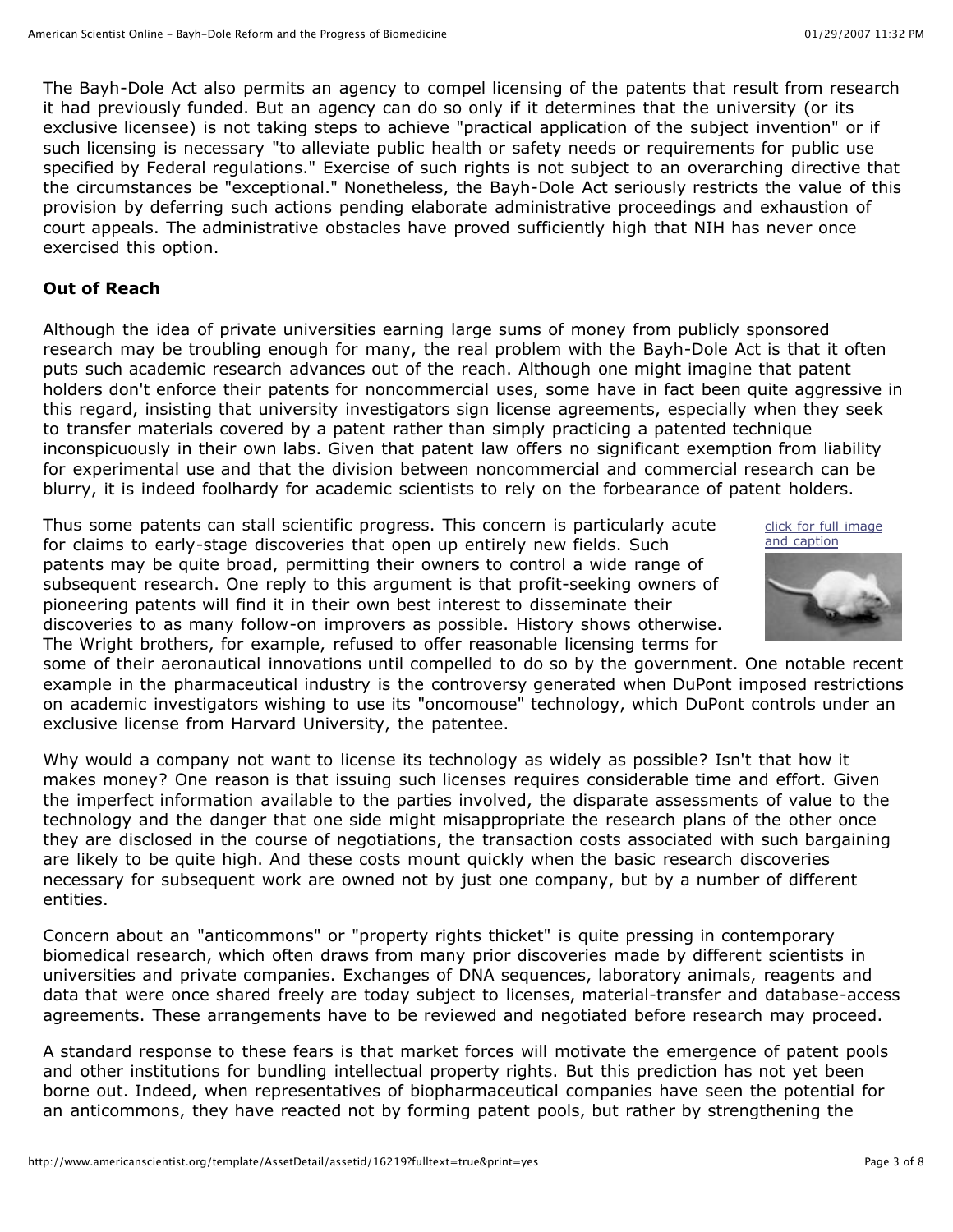# public domain.



The case of single nucleotide polymorphisms, or SNPs, provides an interesting example of this phenomenon. Collections of SNPs are found throughout the genome and are a useful resource for scientists searching for genes involved in specific diseases. These SNPs also promise to be useful in developing diagnostic and therapeutic products. In recent years, various biotechnology companies have identified and sought patents on large numbers of SNPs, provoking concern on the part of both NIH and the pharmaceutical industry about the potential for balkanization of intellectual property rights to this important resource. Paradoxically, the pharmaceutical industry has enjoyed more latitude than NIH to respond to this threat by placing SNPs in the public domain. Pharmaceutical companies have joined together with the nonprofit Wellcome Trust (a U.K.-based nongovernmental partner in the Human Genome Project, which is not bound by the Bayh-Dole Act) in a consortium to sponsor an SNP-identification effort with

explicit instructions to put the information in the public domain. The SNP Consortium has candidly embraced a goal of defeating patent claims to SNPs. The willingness of private companies in a patentsensitive industry to spend money to *enhance* the public domain is indeed curious. We think it is powerful evidence of a perception in industry that claims to intellectual property rights for fundamental discoveries can create significant barriers to subsequent research and product development.

# **Possible Fixes**

One solution might involve changing the patent laws to restrict patents on fundamental research. Congress or the courts might, for example, reinvigorate the "products of nature" limitation on patent eligibility so as to exclude discoveries of DNA sequences, proteins and biochemical mechanisms from patent protection. Lawmakers and judges could also fortify the utility standard to limit the patenting of research tools. Another much-discussed idea is to provide an exemption from infringement liability for research, particularly noncommercial research. Although such legal adjustments are worth considering, it is difficult to calibrate these changes accurately, and the consequences of overdoing it could be grave.

Patents clearly matter to the biopharmaceutical industry, and undue restrictions on them may indeed deter private investment. Although it is possible that these companies—particularly those that make end products—would benefit in the long term from limits on certain patents, many of these businesses continue to insist that they need patents on their research to raise capital. Given that private investment in biomedical research and development today exceeds public funding, the strong belief of investors that patents are essential urges caution in changing the underlying legal rules.

When research is publicly sponsored, however, the argument for strong patent rights loses much of its force. The Bayh-Dole Act does not presume that patents are necessary to motivate grantees to perform research but rather that patents will promote subsequent utilization and development of inventions. The reasoning that lurks behind this presumption is that patents and exclusive licenses are essential to attract the necessary private investment. Whatever the merits of this presumption for patents on final products such as new drugs, it makes little sense for patents on broadly enabling information and techniques that are ready for dissemination to scientists in both public and private institutions, advances that can be put to use in the laboratory right away, without any further investment.

A classic example is the Cohen-Boyer method for combining DNA from different organisms. Many observers attribute the rapid progress of the biotechnology industry to the fact that this technology was made widely available rather than licensed exclusively to a single company. Although this pre-Bayh-Dole technology was, in fact, patented, it was offered nonexclusively and cheaply to encourage companies to purchase licenses rather than to challenge the patents. These nonexclusive licenses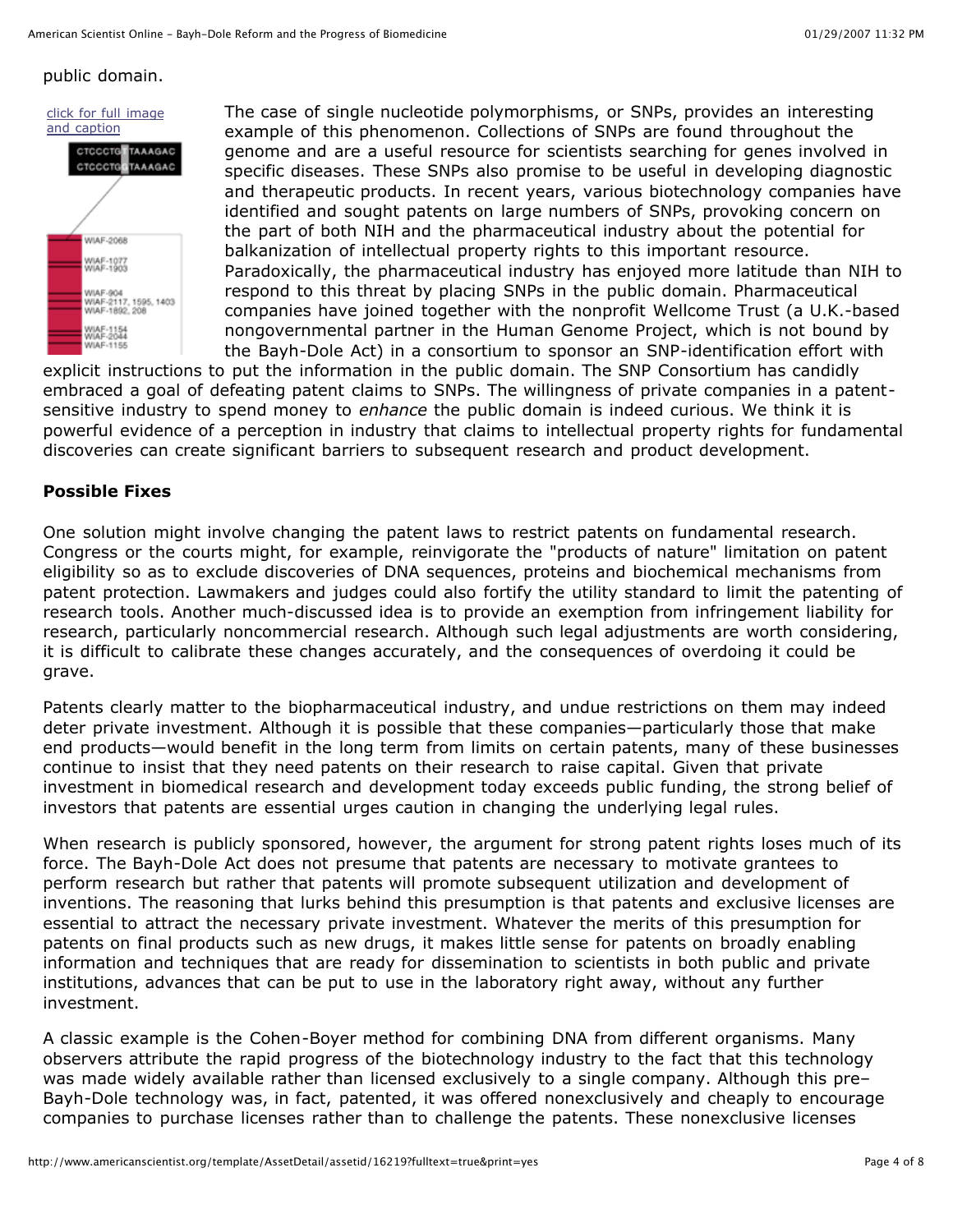generated some \$300 million for the universities that owned the patents, but it is difficult to see how they did anything to enhance product profitability or otherwise motivate subsequent research and development. If anything, the patent royalties imposed a modest tax on product development.

A greater concern is that the Bayh-Dole Act does little to ensure that a university will license such patents nonexclusively. To the contrary, Congress was careful in the terms of the Bayh-Dole Act and subsequent legislation to give universities discretion to grant exclusive licenses, which may be more financially attractive than nonexclusive licensing. Exclusive licenses typically command higher royalties, and companies holding exclusive licenses are more willing to reimburse for patent costs and to provide additional grant funding to the inventor. Indeed, the information available suggests that the majority of university licenses to startups and small businesses are exclusive.

But it is not clear that such exclusive licenses are necessary to achieve the aims of the Bayh-Dole Act. A recent case in which patenting and subsequent exclusive licensing were not necessary for product development involves federally funded research that identified the cell-signalling pathway for NF-kB (nuclear factor kappa B), which regulates genes that function during inflammation, cell proliferation and programmed cell death. This research (which scientists at Harvard, the Massachusetts Institute of Technology and the Whitehead Institute for Biomedical Research carried out in the 1980s) led to a broad patent claiming all drugs that work by inhibiting NF-kb cell signaling. Because the NF-kB pathway has been implicated in diseases ranging from cancer and osteoporosis to atherosclerosis and rheumatoid arthritis, the patent—which was issued just last year—may cover drug treatments for all of these diseases. Indeed, these academic institutions, together with their exclusive licensee, Ariad Pharmaceuticals, are now suing Eli Lilly & Co., claiming that Lilly's osteoporosis drug Evista and its sepsis drug Xigris work in a manner that infringes the NF-kB patent. Ariad has also sent letters to some 50 other companies with products that work via the NF-kB pathway, demanding royalties on present or future product sales. Obviously, the companies that are now being asked to pay royalties did not need an exclusive license from Harvard, MIT and Whitehead to motivate them to pursue product development; the prospect of obtaining patents on their own end products was sufficient. In this case, as in many others, pioneering patents issued to academic institutions only thwart innovation.

For many discoveries emerging from government-sponsored research, the benefits of patenting are low relative to its costs. But some discoveries, including some important research tools and enabling technologies generated in the course of publicly sponsored research, undoubtedly require substantial commercial investment to become reliably mass-produced for widespread distribution. For example, technologies and machines for DNA sequencing and analysis, initially developed in academic laboratories, required substantial follow-up investment by private companies to turn them into reliable and commercially available equipment. Patents and exclusive licenses may be crucial to motivate this sort of investment.

The policy challenge, then, is to devise a system that distinguishes cases in which proprietary claims make sense from cases in which they do not. The complexity of biomedical research makes this a formidable task, and the public interest in getting these determinations right demands assigning this responsibility to the most qualified body. Ideally, decisions about the dividing line between the public domain and private property should be made by institutions that are in a position to appreciate the tensions between widespread access and preservation of commercial incentives without being unduly swayed by motivations that diverge from the overall public interest.

# **Preserving the Commons**

So where should these decisions be made? On first examination, one might think that universities, which reap the rewards of the proprietary restrictions they impose on others but also pay the costs of restrictions that others impose on them, might be interested in maintaining at least some research in the public domain. The problem is that the costs to a university are largely borne by its scientists who cannot get prompt access to the proprietary technologies they seek, whereas the gains from licensing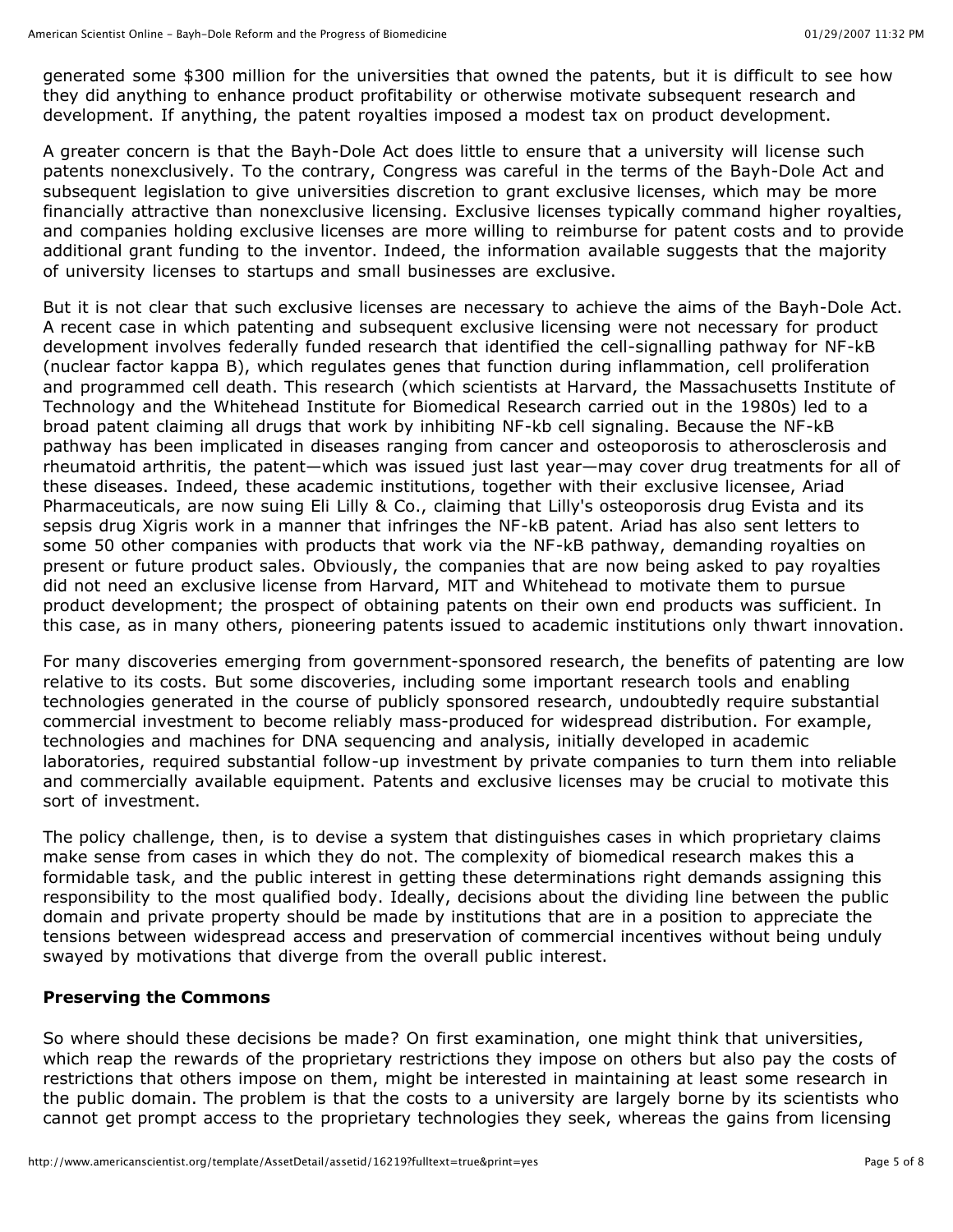revenues are much more salient to its technology-transfer officers, who are charged with generating revenue. So coming to a consensus might be difficult.

Even when universities recognize that the larger academic community might be better off if they shared their research tools more freely, they face a serious problem: ensuring collective action. So long as other institutions are staking out claims, no university is likely to abstain from asserting its own rights. Appeal to the traditions of open science may not be sufficient, especially given that the scientists who hold those values don't usually make decisions regarding assertions of proprietary rights.

Left to their own devices, universities probably cannot mount the sustained community effort needed to preserve the research commons. But, interestingly, on a number of occasions NIH has been able to use sternly worded appeals to the norms of open science to convince academic institutions to keep basic research in the public domain. For example, in 1996 leaders of the National Human Genome Research Institute (NHGRI), together with the Wellcome Trust and academic researchers at the major human genome mapping centers, resolved that "all human genomic DNA sequence information, generated by centers funded for large-scale human sequencing, should be freely available and in the public domain in order to encourage research and development and to maximize its benefit to society." The NHGRI followed up with a policy statement making "rapid release of data into public databases" a condition for grants for large-scale human genome sequencing. The NIH could not, however, go so far as to forbid its grantees from filing patent applications without relying on the cumbersome "exceptional circumstances" clause of the Bayh-Dole Act. Rather than take this step, NIH declared that, as a matter of doctrine and policy, raw human genomic DNA sequence information should not be considered patentable. The statement also warned that NHGRI would monitor whether grantees were patenting "large blocks of primary human genomic DNA sequence" and threatened to invoke the "exceptional circumstances" limitation in future grants. In the specific context of large-scale genome mapping, universities were willing to embrace this policy.

Administrators at NIH undertook a similar strategy for SNPs. Before the SNP Consortium stepped forward to place this information in the public domain, NIH had decided to allocate public funds for SNP identification. Once again, NIH refrained from invoking the "exceptional circumstances" provision of the Bayh-Dole Act. Instead, in its request for applications for SNP-related grants, the agency stressed the importance of making information about SNPs readily available to the research community and asked grant applicants to specify their plans for sharing data, materials and software. The NIH also warned that it reserved the right to monitor their patenting activity.

The efforts of NIH to constrain its grantees in pursuing intellectual property rights have not been limited to genome projects. A more general statement of "Principles and Guidelines for Sharing of Biomedical Research Resources," adopted by NIH in December 1999, also attempts to guide NIH grantees regarding proprietary rights. These principles state that "the use of patents and exclusive licenses is not the only, nor in some cases the most appropriate, means of implementing the [Bayh-Dole] Act. Where the subject invention is useful primarily as a research tool, inappropriate licensing practices are likely to thwart rather than promote utilization, commercialization, and public availability."

What NIH has sought to achieve through these various statements is broadly consistent with the intent of the Bayh-Dole legislation "to promote the utilization of inventions arising from federally supported research or development." Arguably, however, at least with respect to patentable inventions, NIH has acted outside the scope of its authority, leaving itself vulnerable to legal challenge.

# **Sound Footing**

The time is ripe to fine-tune the Bayh-Dole Act to give funding agencies more latitude in guiding the patenting and licensing activities of their grantees. We propose two modest reforms that would give these agencies, which have the proper combination of knowledge and incentives, somewhat greater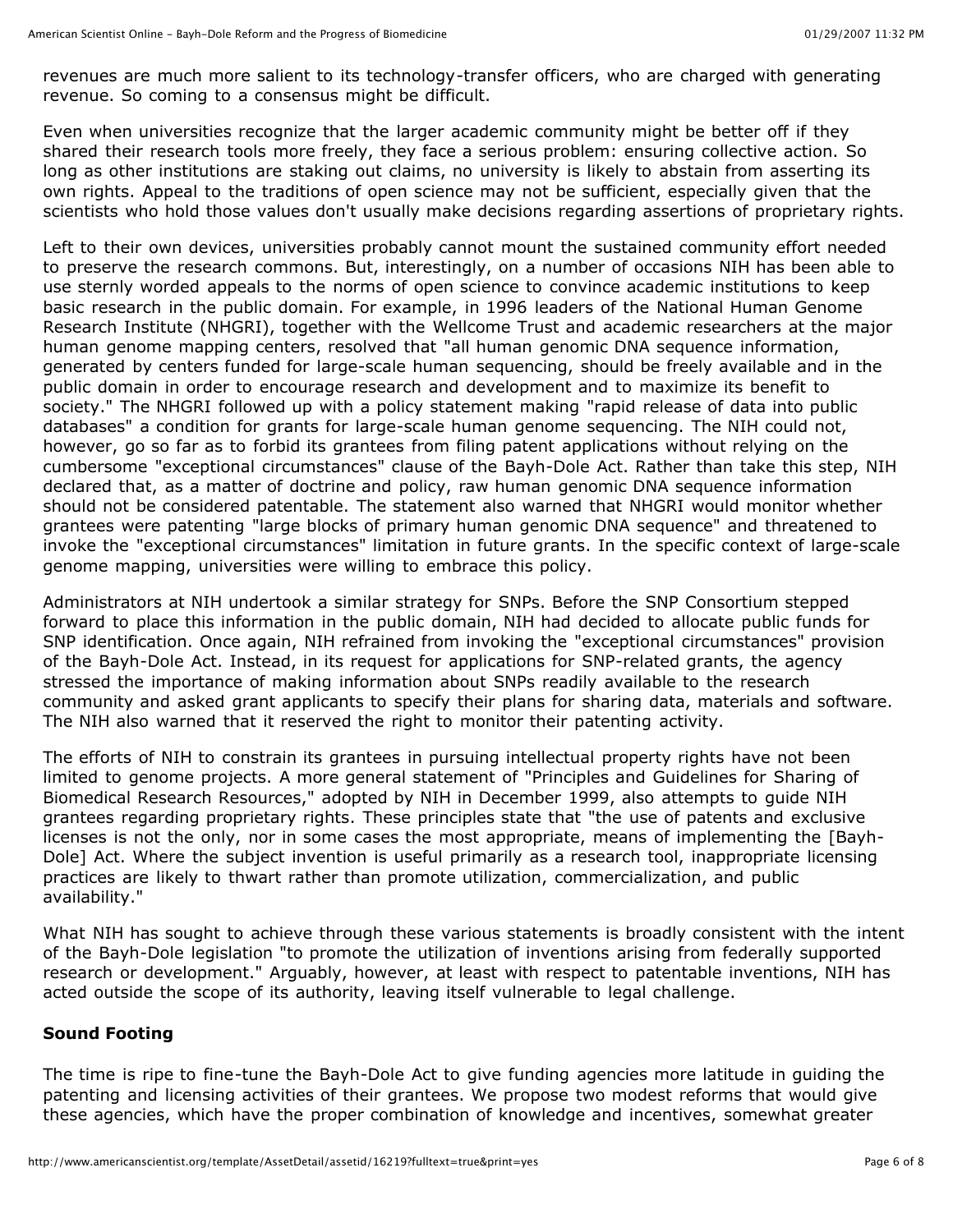discretion to determine when publicly funded discoveries should be put in the public domain.

First, the circumstances in which an agency may prevent its contractor from retaining title to an invention should be liberalized. The current language of the law creates a clear presumption that an agency should exercise this power very infrequently. That should be changed. Once the "exceptional circumstances" language is deleted, the law could be more freely applied to achieve the goal of promoting widespread dissemination and use of research results. The process for review of "exceptional circumstance" determinations should be streamlined as well, with provisions for research to proceed while examination of the decision runs its course.

Second, Congress should modify the requirement that a funding agency's authority to compel licensing of university patents be held in abeyance until all court appeals are exhausted. By the same token, however, an agency should not be given authority to act without some provision for judicial review. Unlike a determination to restrict patenting, a subsequent exercise of the right to compel licensing disturbs settled expectations. If business planning is too readily upset, industry could become wary of investing in university-based technology.

It might be argued that restoring greater authority to agencies would return us to the unhappy position that motivated Congress to pass the Bayh-Dole Act in the first place. This danger appears quite small. In the intervening 23 years, NIH has embraced patenting and technology transfer in furtherance of its mission of improving public health. Moreover, our proposal to give agencies greater authority would not overturn the general presumption in favor of allowing government contractors to patent inventions. It would simply permit agencies to decide that patenting is not warranted in particular cases, while streamlining procedures for making and reviewing these decisions. Giving greater discretion to agencies would also correct a dangerous oversimplification of how best to achieve the important policies underlying the Bayh-Dole Act, by recognizing that patenting and exclusive licensing are not always the best way to go.

© Arti K. Rai, Rebecca S. Eisenberg

#### **Bibliography**

- Rai, A. K. 1999. Regulating scientific research: intellectual property rights and the norms of science. *Northwestern University Law Review* 94:77-152.
- Campbell, E. G., B. R. Clarridge, M. Gokhale, L. Birenbaum, S. Hilgartner, N. A. Holtzman and D. Blumenthal. 2002. Data withholding in academic genetics: evidence from a national survey. *Journal of the American Medical Association* 287:473-480.
- Eisenberg, R. S. 1996. Public research and private development: patents and technology transfer in government-sponsored research. *Virginia Law Review* 82:1663-1683.
- Gelijns, A. C., and S. O. Thier. 2002. Medical innovation and institutional independence: rethinking university-industry connections. *Journal of the American Medical Association* 287:72- 77.
- Heller, M. A., and R. S. Eisenberg. 1998. Can patents deter innovation? The anticommons in biomedical research. *Science* 280: 698-701.
- Mowery, D. C., R. R. Nelson, B. N. Sampat and A. A. Ziedonis. 2001. The growth of patenting and licensing by U.S. universities: an assessment of the effects of the Bayh-Dole Act of 1980. *Research Policy* 30:99-119.
- Mowery, D. C., and A. A. Ziedonis. 2002. Academic patent quality and quantity before and after the Bayh-Dole Act in the United States. *Research Policy* 31:399-418.

# **Article Tools**

printer friendly request classroom permission example and this article